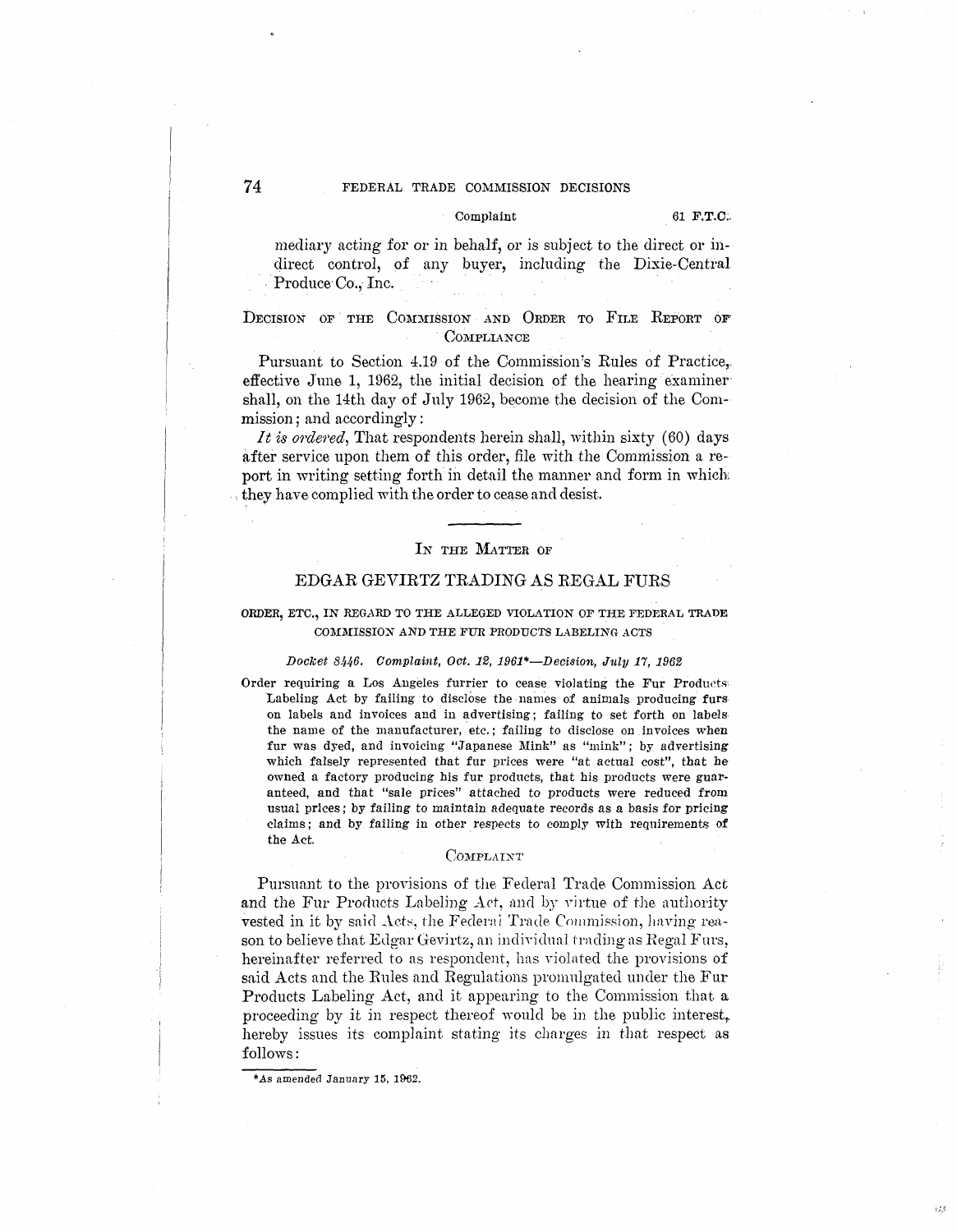# Complaint

PARAGRAPH 1. Edgar Gevirtz is an individual trading as Regal Furs with his office and prineipal place of business located at 623 West 7th Street, Los Angeles, Calif.

PAR. 2. Subsequent to the effective date of the Fur Products Labeling Act of August 8, 1952, respondent has been and is now engaged in the introduction into commerce and in the sale, advertising, and offering for sale in commerce, and in the transportation and distribution in commerce, of fur products; and has sold, advertised, offered for sale, transported and distributed fur products which have been made in whole or in part of fur which had been shipped and received in commerce, as the terms "commerce", "fur" and "fur product" are defined in the Fur Products Labeling Act.

PAR. 3. Certain of said fur products were misbranded in that they were falsely and deceptively labeled in that labels containing fictitious prices were affixed to such fur products in violation of Section  $4(1)$ of the Fur Products Labeling Act. Among such misbranded fur products, but not limited thereto, were fur products with labels which:

(1) Contained a purported "sale price", thereby falsely and deceptively representing directly or by implication that the prices of such fur products were reduced from the prices at which respondent regularly and usually sold such fur products in the recent regular course of business.

 $(2)$  Contained a sale price which was, in fact, fictitious in that. such price was in excess of the price at which such fur products were actually sold.

PAR. 4. Certain of said fur products were misbranded in that they were not labeled as required under the provisions of Section  $4(2)$  of the Fur Products Labeling Act. Among such misbranded fur products, but not limited thereto, were fur products with labels which failed to disclose:

1. The name or names ( as set forth in the Fur Products Name Guide) of the animal or animals that produced the fur; and

2. The name or other identification issued and registered by the Commission, of one or more of the persons who manufacture such fur product for introduction into commerce, introduce it into commerce, sell it in commerce, advertise or offer it for sale in commerce, or transport or distribute it in commerce.

PAR. 5. Certain of said fur products were misbranded in violation of the Fur Products Labeling Act, in that they were not labeled in accordance with the Rules and Regulations promulgated thereunder in the following respects:

**74**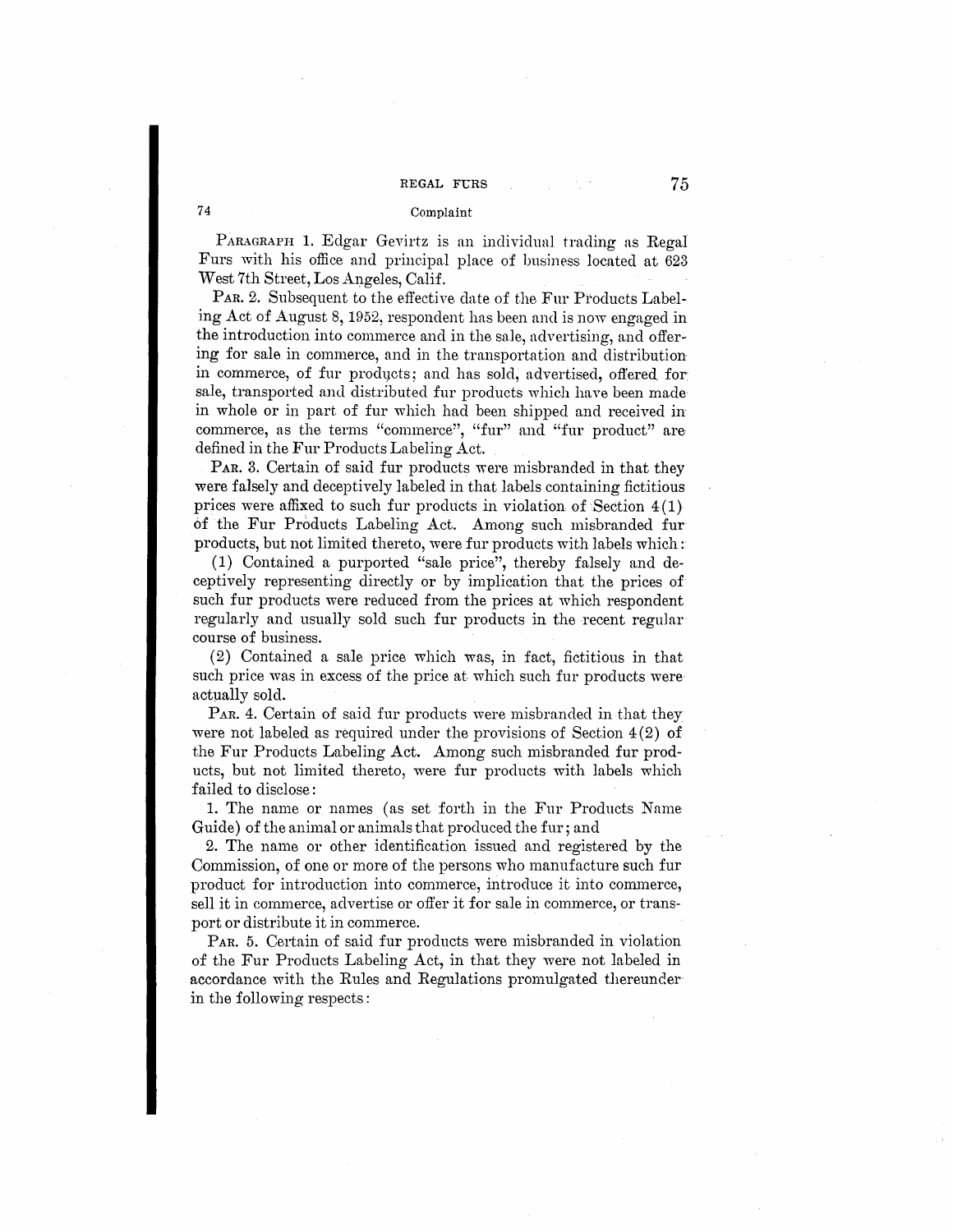# Complaint 61 F.T.C.

1. Information required under Section  $4(2)$  of the Fur Products Labeling Act and the Rules and Regulations promulgated thereunder was mingled with non-required information, in violation of Rule 29 (a.) of said Rules and Regulations;

2. Information required under Section 4(2) of the Fur Products Labeling Act and the Rules and Regulations promulgated thereunder was not completely set out on one side of labels, in violation of Rule  $29(a)$  of said Rules and Regulations; and

3. Information required under Section 4(2) of the Fur Products Labeling Act and the Rules and Regulations promulgated thereunder was set forth in handwriting on labels, in violation of Rule 29 (b) of said Rules and Regulations.

PAR. 6. Certain of said fur products were falsely and deceptively invoiced by respondent, in that they were not invoiced as required by Section  $5(b)$  (1) of the Fur Products Labeling Act and in the manner and form prescribed by the Rules and Regulations promulgated thereunder.

Among such falsely and deceptively invoiced fur products, but not limited thereto, were invoices pertaining to such fur products which ·failed to disclose:

1. The name or names ( as set forth in the Fur Products Name Guide) of the animal or animals that produced the fur;

2. That the fur contained in the fur products was dyed when such was the fact.

P<sub>AR</sub>. 7. Certain of said fur products were falsely and deceptively 'invoiced with respect to the name of the animal that produced the fur from which the fur product had been manufactured, in violation of Section 5 (b) (2) of the Fur Products Labeling Act.

Among such falsely and deceptively invoiced fur products, but not limited thereto, were fur products which were invoiced as being "mink", when they were in fact "Japanese mink".

PAR. 8. Certain of said fur products were falsely and deceptively invoiced, in violation of the Fur Products Labeling Act, in that they were not invoiced in accordance with the Rules and Regulations pro :mulgated thereunder in the following respects:

1. Information required under Section 5 (b) (1) of the Fur Products Labeling Act and the Rules and Regulations promulgated thereunder was set forth in abbreviated form, in violation of Rule 4 of said Rules and Regulations; and

2. Required item numbers were not set forth on invoices, in violation of Rule 40 of said Rules and Regulations.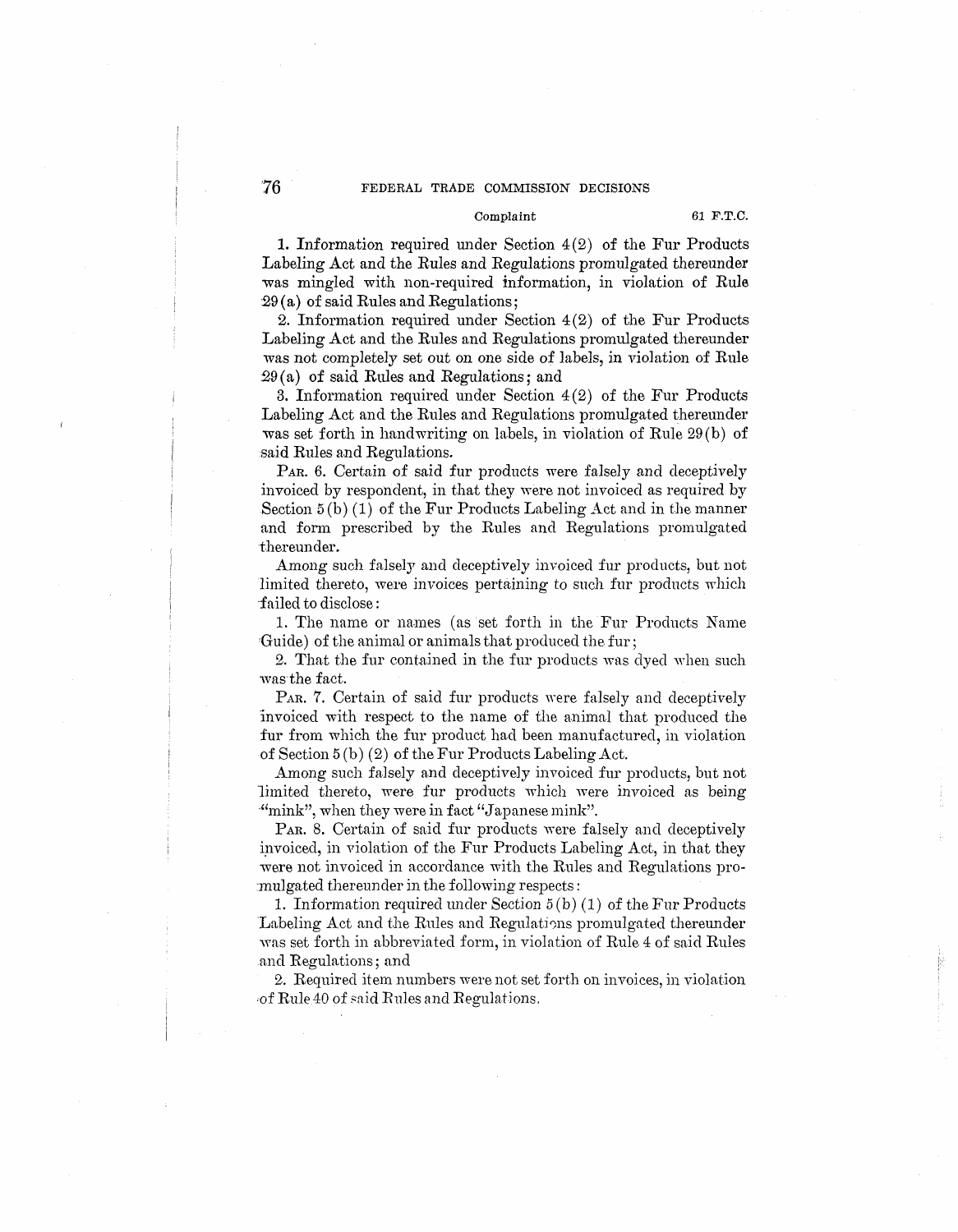#### Complaint

PAR. 9. Certain of said fur products were falsely and deceptively advertised, in violation of the Fur Products Labeling Act, in that respondent caused the dissemination in commerce, as "commerce" is defined in said Act, of certain newspaper advertisements, concerning said products, which were not in accordance with the provisions of Section  $5(a)$  of the said Act, and the Rules and Regulations promulgated thereunder, which advertisements were intended to aid, promote· and assist, directly or indirectly, in the sale and offering for sale of said fur products.

Among such advertisements, but not limited thereto, were advertisements of respondent which appeared in the Los Angeles Times, a newspaper published in Los Angeles, California, having a wide circulation in California and in other States of the United States. By means of said advertisements and others of similar import and meaning, not specifically referred to herein, respondent falsely and deceptively advertised fur products, in that said advertisements:

1. Failed to disclose the name or names ( as set forth in the Fur Products Name Guide) of the animal or animals that produced the fur contained in the fur product, in violation of Section  $5(a)(1)$  of the Fur Products Labeling Act.

2. Represented prices of fur products to be "at actual cost" when such was not the fact, in violation of Section  $5(a)(5)$  of the Fur Products Labeling Act and Rule 44 (a) of said Rules and Regulations.

3. Represented, directly or by implication, that respondent owned or operated a factory producing fur products sold by him, when such was not the fact, in violation of Section  $5(a)(5)$  of the Fur Products Labeling Act.

4. Represented, directly or by implication, that fur products wem guaranteed without disclosing the nature and extent of the guarantee· or the manner and form in which the guarantor would perform thereunder, in violation of Section  $5(a)(5)$  of the Fur Products Labeling Act.

PAR. 10. Certain of said fur products were falsely and deceptively advertised in that labels containing fictitious prices were affixed to such fur products. Among such falsely and deceptively advertised fur products, but not limited thereto, were fur products with labels which:

(1) Contained a purported "sale price", thereby falsely and deceptively representing [directly](https://clirect.1y) or by implication that the prices of such. fur products were reduced from the prices at which respondent regularly and usually sold such fur products in the recent regular course of business, in violation of Section  $5(a)$  (5) of the Fur Products Label-

**74**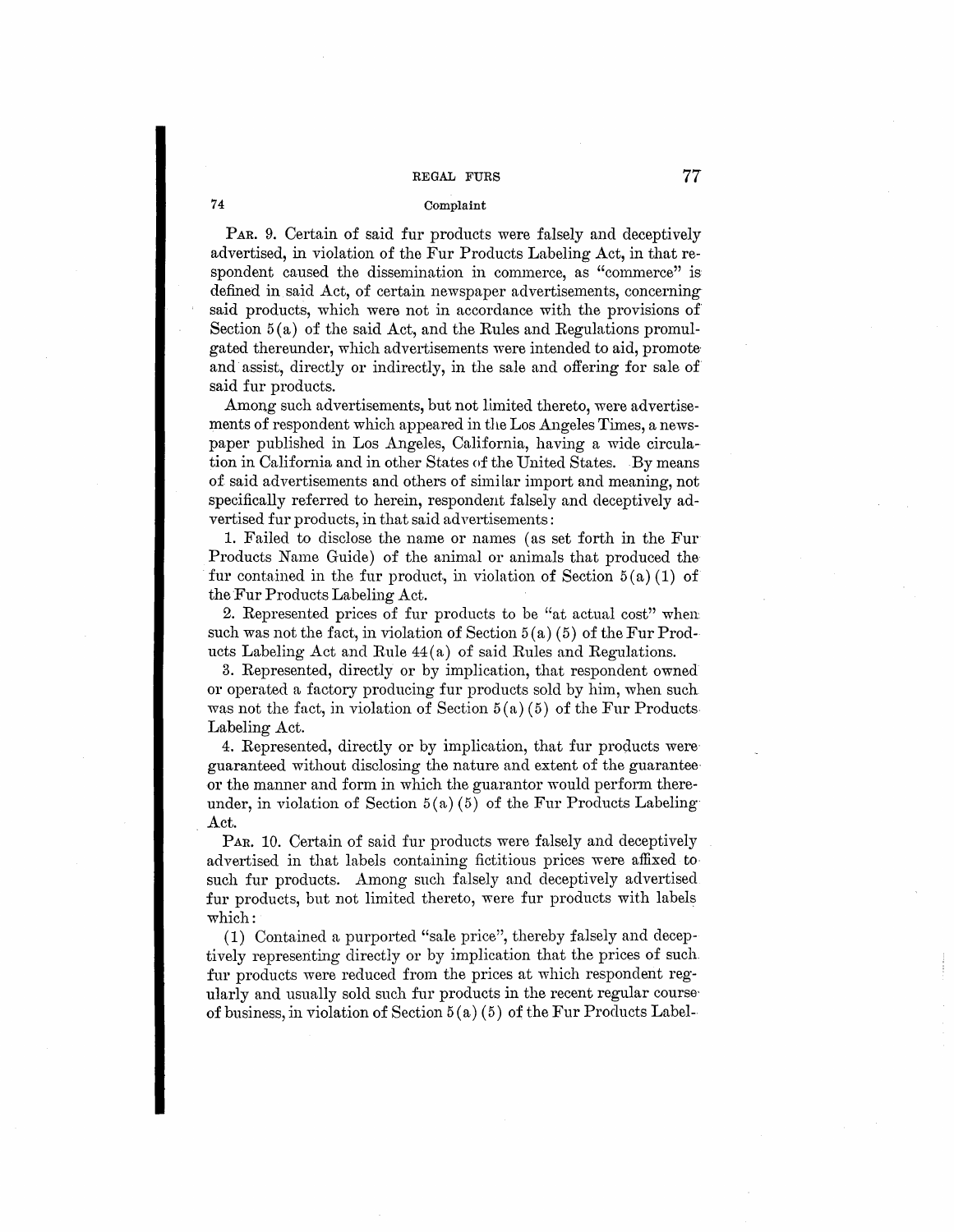#### Initial Decision **61 F.T.C.**

ing Act and Rule 44 of the Rules and Regulations promulgated thereunder.

 $(2)$  Contained a sale price which was, in fact, fictitious in that such price was in excess of the price at which such fur products were actually sold, in violation of Section  $5(a)(5)$  of the Fur Products Labeling Act.

PAR. 11. In advertising fur products for sale, as aforesaid, respondent made pricing claims and representations of the types covered by subsections (a), (b), (c) and (d) of Rule  $44$  of the Regulations under the Fur Products Labeling Act. Respondent in making such claims and representations failed to maintain full and adequate records disclosing the facts upon which such pricing claims and representations were based in violation of Rule  $44(e)$  of the said Rules and Regulations.

PAR. 12. The aforesaid acts and practices of respondent, as herein alleged, are in violation of the Fur Products Labeling Act and the Rules and Regulations promulgated thereunder and constitute unfair and deceptive acts and practices in commerce under the Federal Trade Commission Act.

Ll11·. *Robe'i't W. Lowthiari* and lJi'i'. *Eugene H. Strayhorn* snpporting the complaint.

*Hertzberg & Geretz, by Mr. Harrison W. Hertzberg, of Los An*geles, Calif., for respondent.

### INITIAL DECISION BY RAYMOND J. LYNCH, HEARING EXAMINER.

The Federal Trade Commission issued the complaint against the respondent on October 12, 1961. On November 6, 1961, counsel supporting the complaint filed a motion with the examiner to amend the complaint. Copy of the motion was served upon respondent who failed to file a reply thereto and on January 15, 1962, the examiner issued an order amending the complaint as requested by counsel supporting the complaint. Respondent filed an answer to the amended complaint, and hearings were held on February 12 and 13, 1962, jn Los Angeles, California.

The amended complaint alleged in substance that the respondent Edgar Gevirtz trading as Regal Furs violated certain provisions of the Fur Products Labeling Act and certain of the Rules and Regulations [promulgated](https://promulgat.ed) thereunder. Respondent's answer to the amended complaint admitted and denied [certain](https://certa.in) of the allegations set forth therein.

This proceeding is before the hearing examiner for final consideration upon the complaint as amended, answer, testimony and other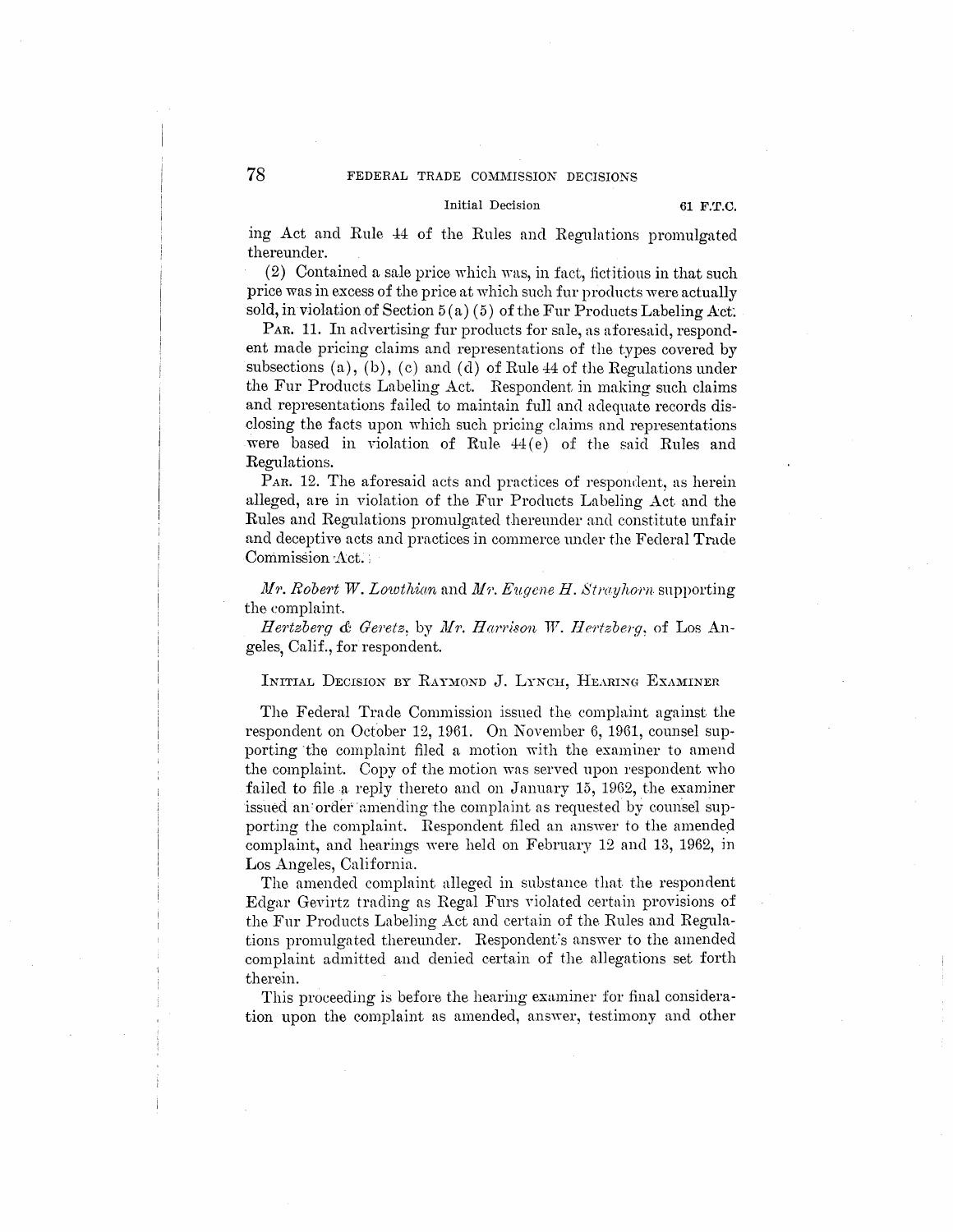# **·74** Initial Decision

evidence, and proposed findings of fact and conclusions filed by counsel for respondent and by counsel supporting the complaint.

Consideration has been given to the proposed findings of fact and -conclusions submitted by both parties, and all proposed findings of fact, and conclusions not hereinafter specifically found or concluded are rejected and the hearing examiner, having considered the entire record herein, makes the following findings of fact, conclusions drawn therefrom and issues the following order:

# **FINDINGS OF FACT**

1. Respondent Edgar Gevirtz is an individual trading as Regal Furs with his office and prjncipal place of business located at 623 West 7th Street., Los Angeles, Calif. This fact is admitted by respondent in his answer to the amended complaint.

*2.* Subsequent to the effective date of the Fur Products Labeling Act on August 9, 1952, respondent has been and is now engaged in the introduction into commerce and in the sale, advertising, and offer: ing for sale in commerce, and in the transportation and distribution in commerce, of fur products; and has sold, advertised, offered for sale, transported and distributed fur products which have been made in whole or in part of fur which has been shipped and received in commerce, as the terms "commerce", "fur" and "fur product" are defined in the Fur Products Labeling Act. Respondent admitted that he had been and was presently engaged in the fur business and that he realized the existence of the Fur Products Labeling Act and that in the business in which he was engaged he was subject to the provisions of that Act. The record shows, nnd the examiner finds, that the respondent advertised <sup>1</sup> "fur products", as the term is used in the Act, in both the Los Angeles Times and the Herald Express newspapers that have interstate circulation.

3. Certain of said fur products were misbranded in that they were falsely and deceptively labeled in that labels containing fictitious prices were affixed *to* such fur products in violation of Section 4(1) -of the Fur Products Labeling Act. Among such misbranded fur products, but not limited thereto, were fur products with labels which:

(A) Contained a purported "sale price'', thereby falsely and deceptively representing directly or by implication that the prices of such fur products were reduced from the prices at which respondent regularly and usually sold such fur products in the recent regular course -of business.

<sup>&</sup>lt;sup>2</sup> Commission exhibits 1 through 24 were advertisements placed in the Los Angeles Times and Commission exhibit 68 is an exhibit of an advertisement placed in the Herald Express. See *Morton's Inc., et al. v. FTO,* 286 F. 2d, 158.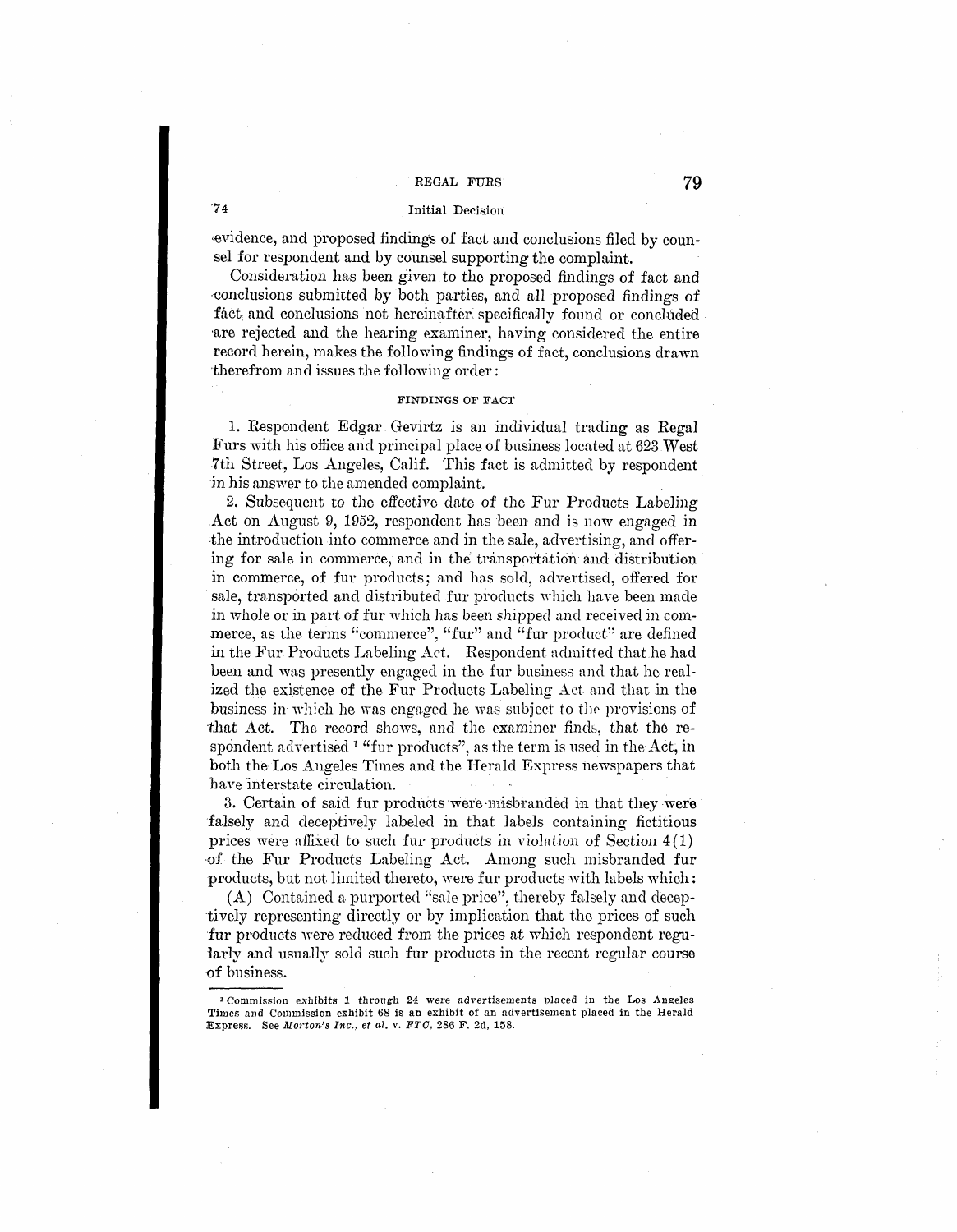# Initial Decision **61 F.T.C.**

(B) Contained a sale price which was in fact fictitious, in that the "sale price" represented the price which the respondent regularly used in selling his fur products. Respondent had a dual ticket method of operating, according to the testimony of the Commission witness Anderson. One label (regular label) contained two coded items, (1) a letter code which was the cost of the garment, (2) a numerical code of seven digits which was explained as follows: Disregard the first two and the last two digits and the remaining three digits are the "usual retail selling price" of the garment. **(R..** 69, 70) The other ticket affixed to the fur garment was a "special sale" tag. (**CX** 28, 30) These tags were red, on which was written the words "Special sale", under which were two white boxes. In the upper box were the words "Regular price" and the lower box the words "Sale price".

Anderson testified that of the many fur products he examined there was no writing in the box marked "Regular price" however in all cases the "sale price" box was filled in with a price mark which, according to the uncontroverted testimony of the witness Anderson, was identical to the coded "retail selling price".

The "sale price" set forth on the tickets of some 59 "fur products" (CX 31) examined by the witness Anderson was in truth and in fact fictitious because in all cases the "usual retail selling price" of the garment was the same as the "special sale price". The respondent's explanation of the type operation he engaged in is set forth at page 216 of the record :

In our type of operation, we try to get the ticket price that we put on the garment. In order for us to stay in business, we try to get that price; but competition being as keen as it is, if a customer comes in my store and walks out because she thinks it is cheaper elsewhere and is the same quality, then I certainly am going to sell it for less money, because my operation depends on volume selling.

The fact of the matter is that "special sale" "at actual cost" meant nothing to the respondent but a gimmick to bring prospective customers into his place of business where if a sale were made it would be made at respondent's regular retail sale price or at a bartered price arrived at by the respondent according to what the customers would pay. There was no "special sale" price nor were there any "at actual cost" sales. These terms were used by the respondent in advertising fur products merely as "sucker bait" to bring in the unwary customers who had two choices: (1) buy at the respondent's regular price, which they were led to believe was a bargain, or (2) haggle with the respondent until a price was agreed upon so that respondent would not lose the sale.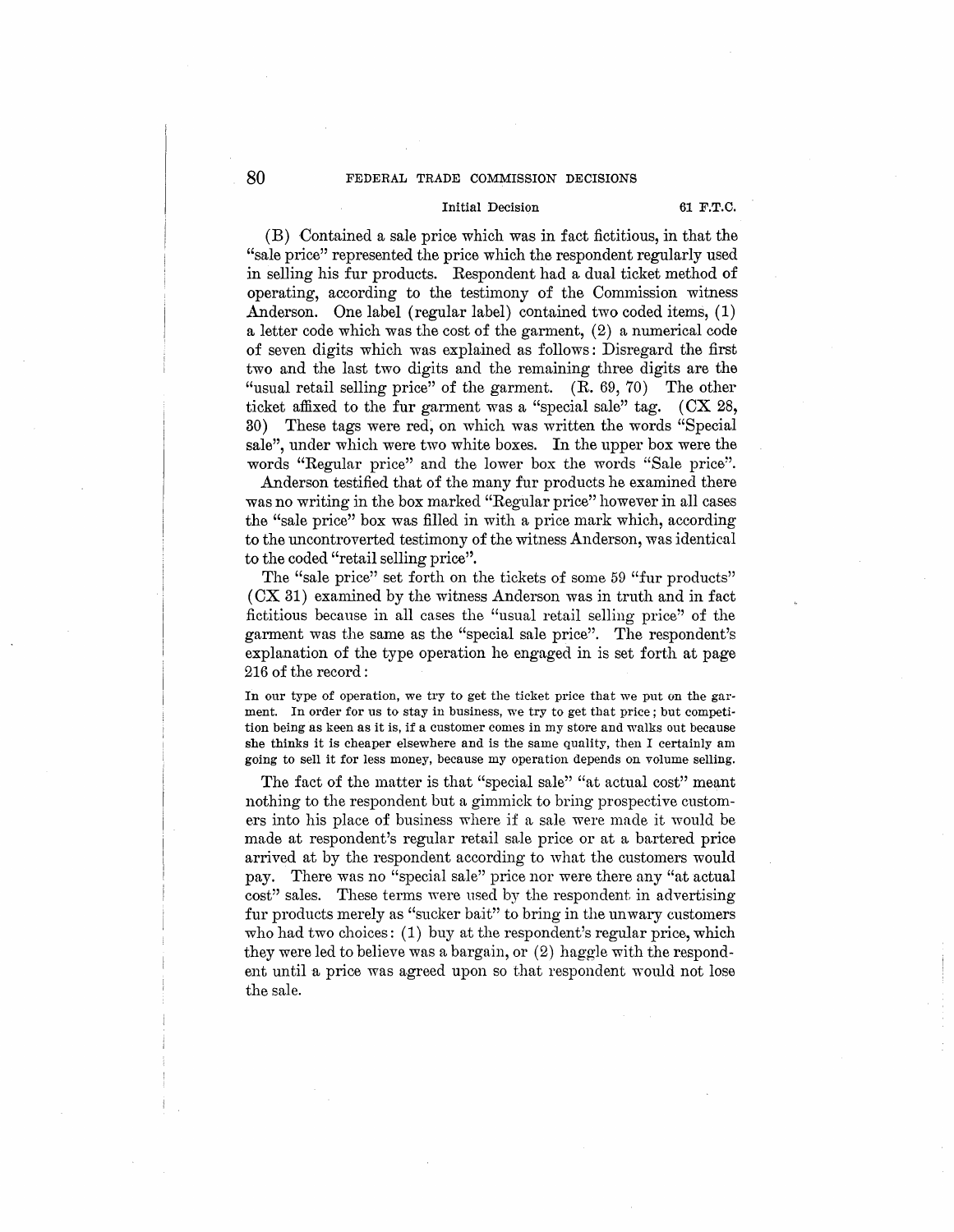# Initial Decision

74

4. Certain of said fur products were misbranded in that they were not labeled as required under the provisions of Section  $4(2)$  of the Fur Products Labeling Act. Among such misbranded fur products, but not limited thereto, were fur products which labels failed to disclose:

A. The name or names ( as set forth in the Fur Products Name Guide) of the animal or animals that produced the fur; and

B. The name or other identification issued and registered by the Commission of one or more of the persons who manufacture such fur product for introduction into commerce, sell it in commerce, advertise it or offer it for sale in commerce, or transport or distribute it in commerce.

Commission Exhibits 48, 49, and 52 are label facsimiles introduced into evidence and, according to the testimony of the Commission witness Anderson, the information on these three documents is insufficient in the following respects :

 $CX$  48-The label does not contain the name of any animal, any fur bearing animal, as such animal is found in the Fur Products Name Guide.

CX 49-A part of the information appears in handwriting-no registered identification number appears on the label.

 $CX 52-A$  part of the information is in handwriting. Non-required information is mingled with required information. The tag does not contain a registered identification number.

The only explanation presented by the respondent in this regard was that errors are bound to occur when you deal with so many garments. Respondent's explanation was not convincing and, in addition, the witness Anderson stated that the exhibits referred to were but a few examples of the many errors he found during his investigation of the respondent's business.

5. Certain of said fur products were misbranded in violation of the Fur Products Labeling Act, in that they were not labeled in accordance with the Rules and Regulations promulgated thereunder in the following respects:

A. Information required under Section 4(2) of the Fur Products Labeling Act and the Rules and Regulations promulgated thereunder was not completely set out on one side of the labels  $(CX 54)$ , in violation of Rule 29 (a) of said Rules and Regulations; and

B. Information required under Section 4(2) of the Fur Products Labeling Act and the Rules and Regulations promulgated thereunder was set forth in handwriting on labels  $(CX's 47, 49, 50, 51, 52,$  and  $55)$ , in violation of Rule 29 (b) of said Rules and Regulations.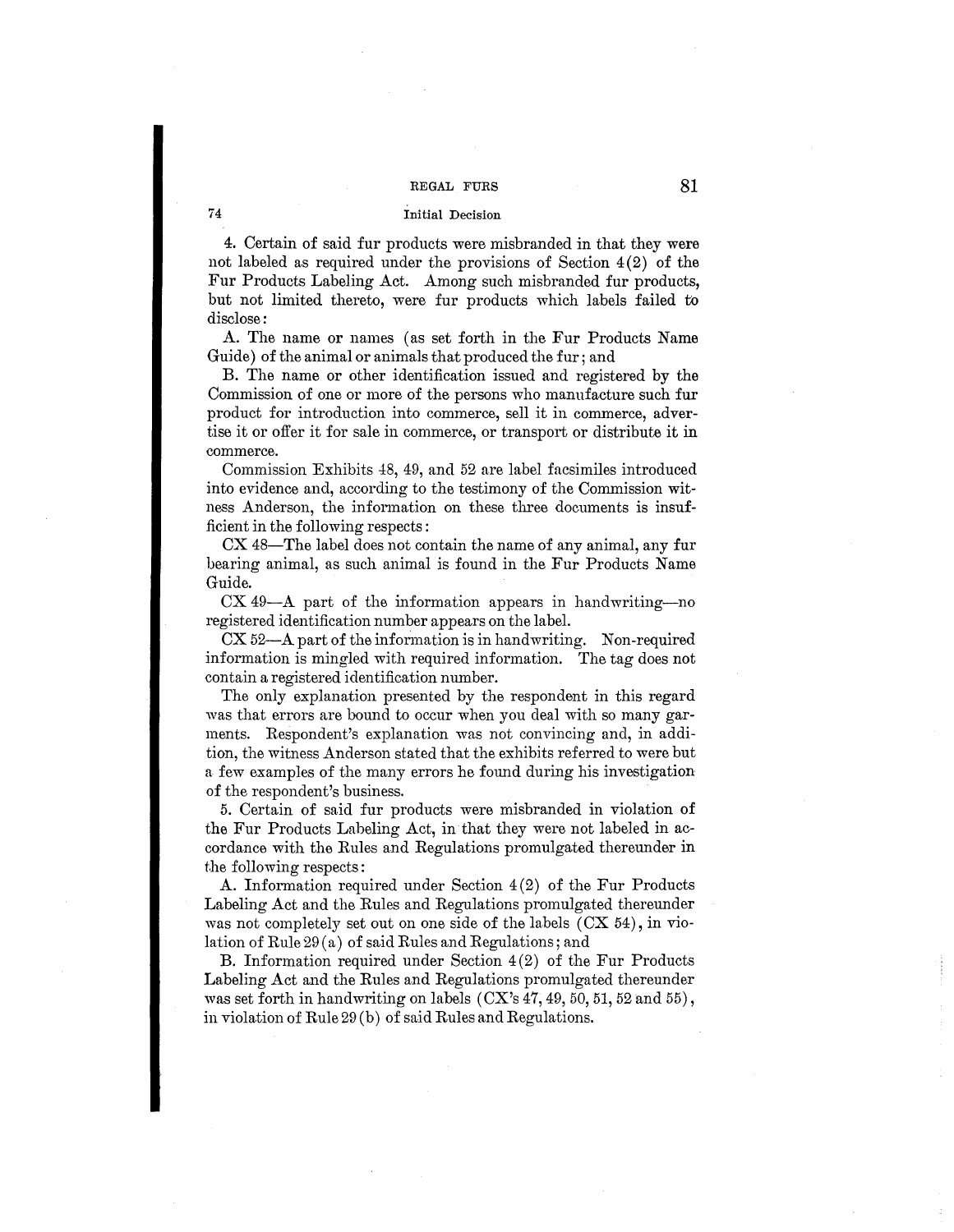# Initial Decision 61 **F.T.C.**

6. Certain of said fur products were falsely and deceptively invoiced by the respondent in that they were not invoiced as required by Section  $5(b)(1)$  of the Fur Products Labeling Act and in the manner and form prescribed by the Rules and Regulations promulgated thereunder.

Among such falsely and deceptively invoiced fur products, but not limited thereto, were invoices pertaining to such fur products which failed to disclose:

A. The name or names ( as set forth in the Fur Products Name Guide) of the animal or animals that produced the fur; Commission Exhibits 25, 60, 65 and 66.

B. That the fur contained in the fur products was dyed when such was the fact. Commission Exhibit 26 is an invoice that fails to disclose that the fur product was dyed when such was the fact. Mr.. ·Kaufman, a fur expert, testified for the Commission (R. 44, 45), that the fur product covered by Commission Exhibit 26 was in fact a dyed fur product. Respondent failed to disclose this information on the invoice.

7. Certain of said fur products were falsely and deceptively invoiced with respect to the name of the animal that produced the fur from which the fur product had been manufactured, in violation of Section  $5(b)(2)$  of the Fur Products Labeling Act. Commission Exhibit 25 is an invoice covering a fur product that was identified as "mink" when, in truth and in fact, the fur product sold by respondent was a "Japanese Mink" fur product. Mink is of the genus-species Mustela Vison and Mustela Lutreola, whereas Japanese Mink is of the genus-species Mustela Itatsi. (Fur Products Name Guide)

8. Certain of said fur products were falsely and deceptively invoiced in violation of the Fur Products Labeling Act, in that they were not invoiced in accordance with the Rules and Regulations promulgated thereunder in the following respect:

Information required mider Section 5 (b) (1) of the Fur Products Labeling Act and the Rules and Regulations promulgated thereunder was set forth in abbreviated form in violation of Rule 4 of said Rules and Regulations.  $(CX's 59, 61, 62, 64 \text{ and } 65)$ 

Respondent admitted the deficiencies in the above referred to exhibits but contends that they were unintentional. The Commission has already ruled on this issue *In the Matter of Samuel A. Mannis and Company* (Docket No. 7062) where the Commission stated:

In a proceeding for violation of the Fur Act, it is not necessary to show that a respondent has knowingly failed to comply With the requirements of the Act or the Rules and Regulations promulgated thereunder or that he intended to deceive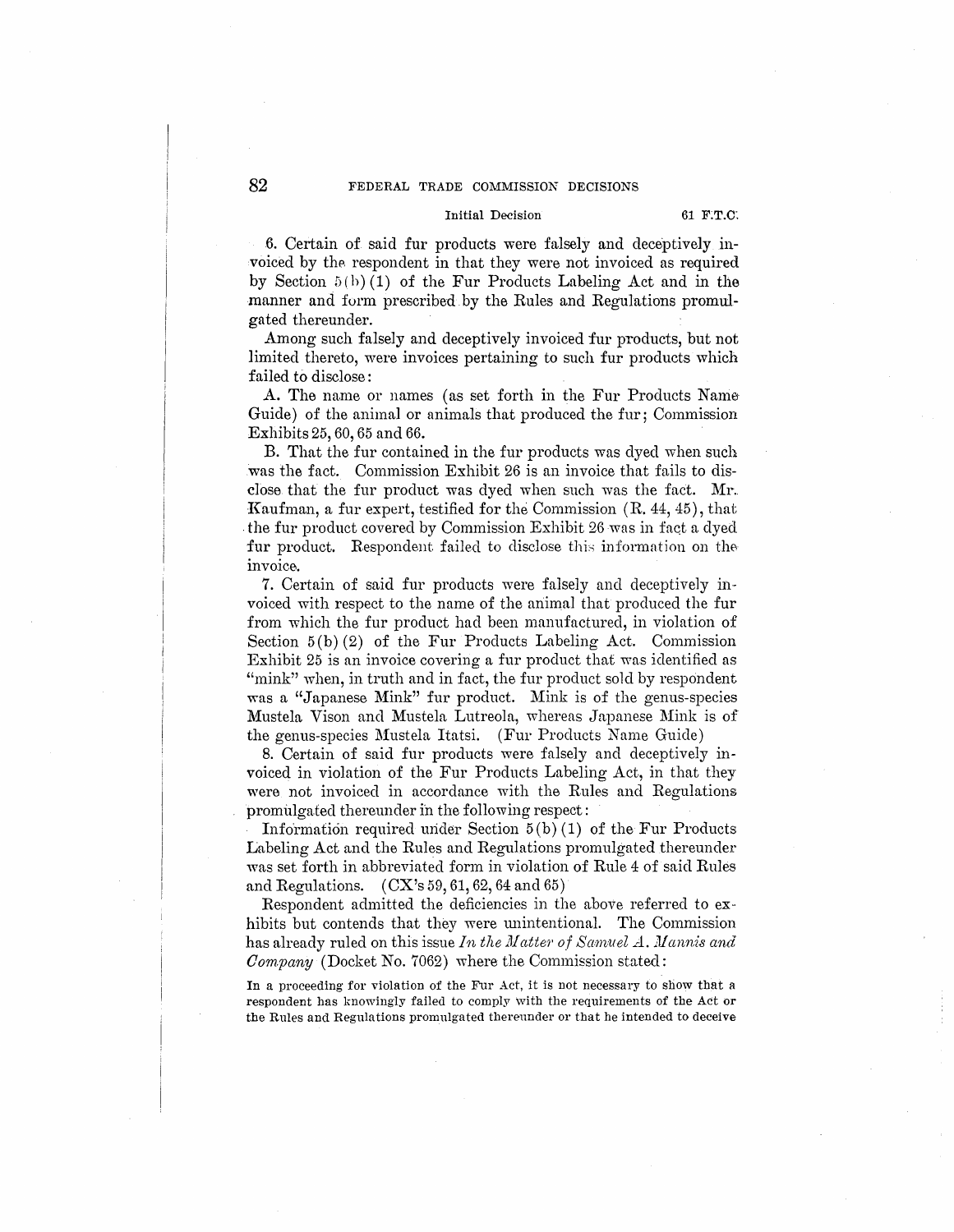## 74 Initial Decision

the public. It is also unnecessary *to* establish that any existence of misbranding, false invoicing or misrepresentation in advertising resulted in deception of the public, nor is it necessary to show that such a practice has the capacity and tendency to deceive the public.

This opinion was affirmed by the United States Court of-Appeals for the Ninth Circuit in a decision rendered August 28, 1961. *Samuel A. Man-nis ancl C01nvany* v. *FTC,* 293 F. 2d, 774.

Certain of said fur products were falsely and deceptively advertised in violation of the Fur Products Labeling Act, in that respondent caused the dissemination in commerce, as "commerce" is defined in said Act, of certain newspaper advertisements concerning said products, which were not in accordance with the provisions of Section  $5(a)$  of the said Act, and the Rules and Regulations promulgated thereunder, which advertisements were intended to aid, promote, and assist, directly or indirectly, in the sale and offering for sale of said fur products.

Among such advertisements, but not limited thereto, were advertisements of respondent's which appeared in the Los Angeles Times, a newspaper published in Los Angeles, California, having a wide circulation in California and in other States of the United States. By means of said advertisements and others of similar import and meaning, not specifically referred to herein, respondent falsely and deceptively advertised fur products, in that said advertisements: .

Failed to disclose the name or names ( as set forth in the Fur Products Name Guide) of the animal or animals that produced the fur contained in the fur product, in violation of Section  $5(a)(1)$  of the Fur Products Labeling Act.

Respondent argues that, while he might be technically in error, all of the alleged missing information was set forth in the advertisements. This argument is without merit and must be rejected since Rule 38(a) of the Rules and Regulations promulgated under the Fur Products Labeling Act requires that:

In advertising furs or fur products, all parts of the required information shall be stated in close proximity with each other and, if printed, in legible and conspicuous type of equal size.

10. Respondent falsely ancl deceptively advertised fur products in that said advertisements:

Represented prices of fur products to be "at actual cost", when such was not the fact, in violation of Section  $5(a)(5)$  of the Fur Products Labeling Act and Rule  $44(a)$  of the Rules and Regulations promulgated thereunder.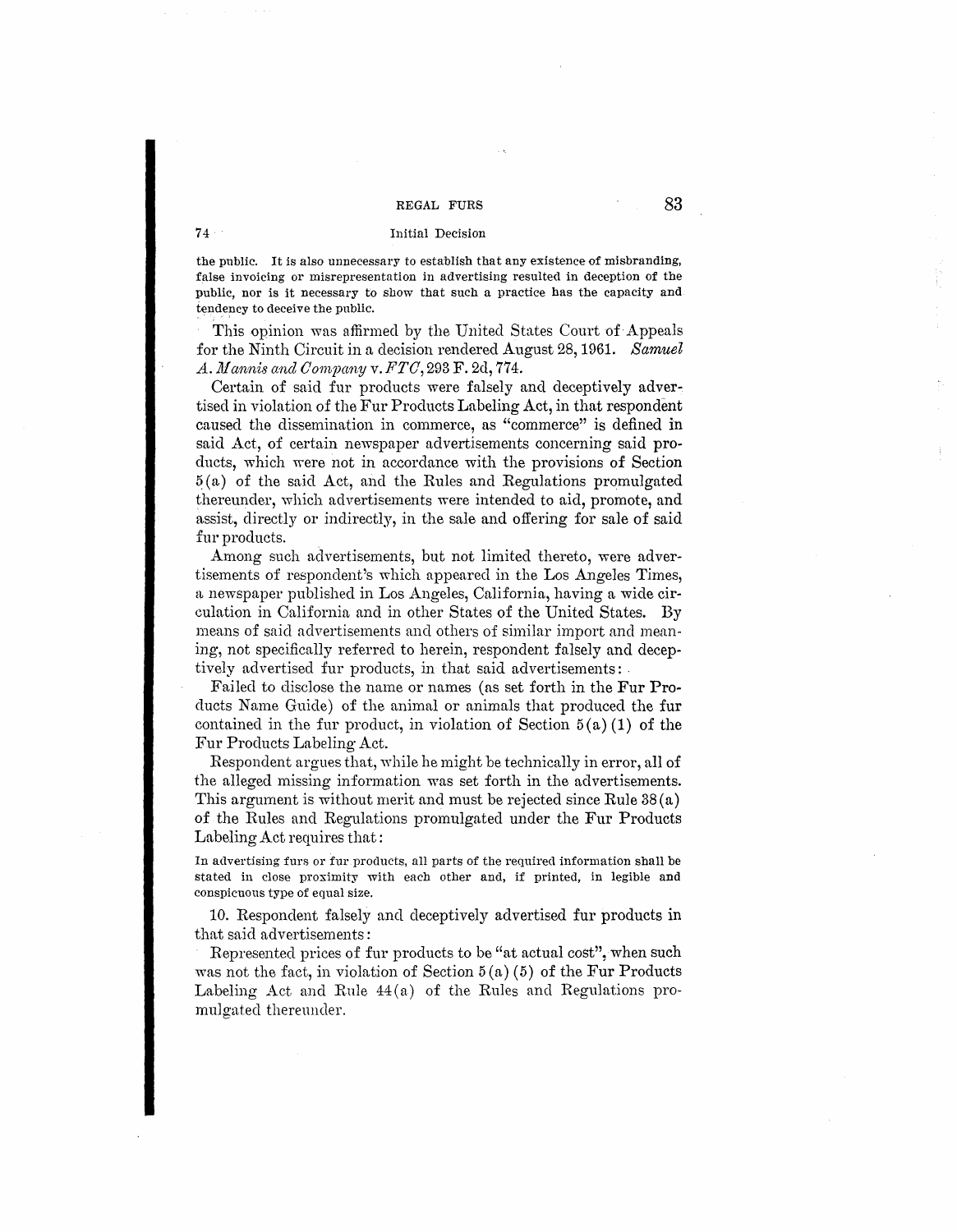#### Initial Decision 61 F.T.C.

As an example, the respondent advertised Mink "at actual cost" while at the same time he offered a "Fox or Mink-trimmed cashmere sweater free." The testimony of the respondent and that of Mr. Anderson is more than sufficient to sustain the above finding. The respondent stated that he added the cost of the sweater to the price of the fur product, thus the sweater was not given to the purchaser free, nor was the fur product sold at "actual cost." Mr. Anderson testified that in the sale of a fur product to one of the customers, Mrs. Housel, respondent made a profit of \$145.00.

The record shows that during the period the "at actual cost" sale ran, some 25 sales were made of products advertised, and in no case was the fur product sold at actual cost.

There is no doubt and the examiner finds that the respondent's advertisements in Commission Exhibits 12, 13, 14, 15, 22, 23, 24, 71, 72, 74, 76, 77 and 78 were false and deceptive.

11. Respondent falsely and deceptively advertised that he owned or operated a factory producing fur products sold by him, when such was not the fact, in violation of Section  $5(a)(5)$  of the Fur Products Labeling Act. Respondent caused advertisements to be made, Commission Exhibits 12 and 13, that respondent was operating a manufacturing plant manufacturing fur products, when such was not the fact. Mr. Anderson testified that he examined respondent's premises on July 18 and July 25, 1960, at a time when respondent advertised "vVe must keep our factories running despite bad economic conditions", and that he found no evidence of a manufacturing plant. Respondent himself stated that he did not "run a regular manufacturing place like a wholesaler to sell wholesale." The respondent's statements in the advertisements holding himself out as a manufacturer **of**  fur products were false and deceptive.

12. By means of the advertisements set forth in Commission Exhibits 2, 7, 8, 16 and 17, respondent falsely and deceptively advertised fur products, in that said advertisements:

Represented, directly or by implications, that fur products were guaranteed without disclosing the nature and extent of the guarantee or the manner and form in which the guarantor would perform thereunder, in violation of Section  $5(a)(5)$  of the Fur Products Labeling Act.

The Commission has held that the use of the word "guaranteed" in advertisements, unless additional information is given disclosing the nature and extent of the guarantee, is deceptive. See *Samuel A. Mannis and Oornpany,* Docket No. 7062.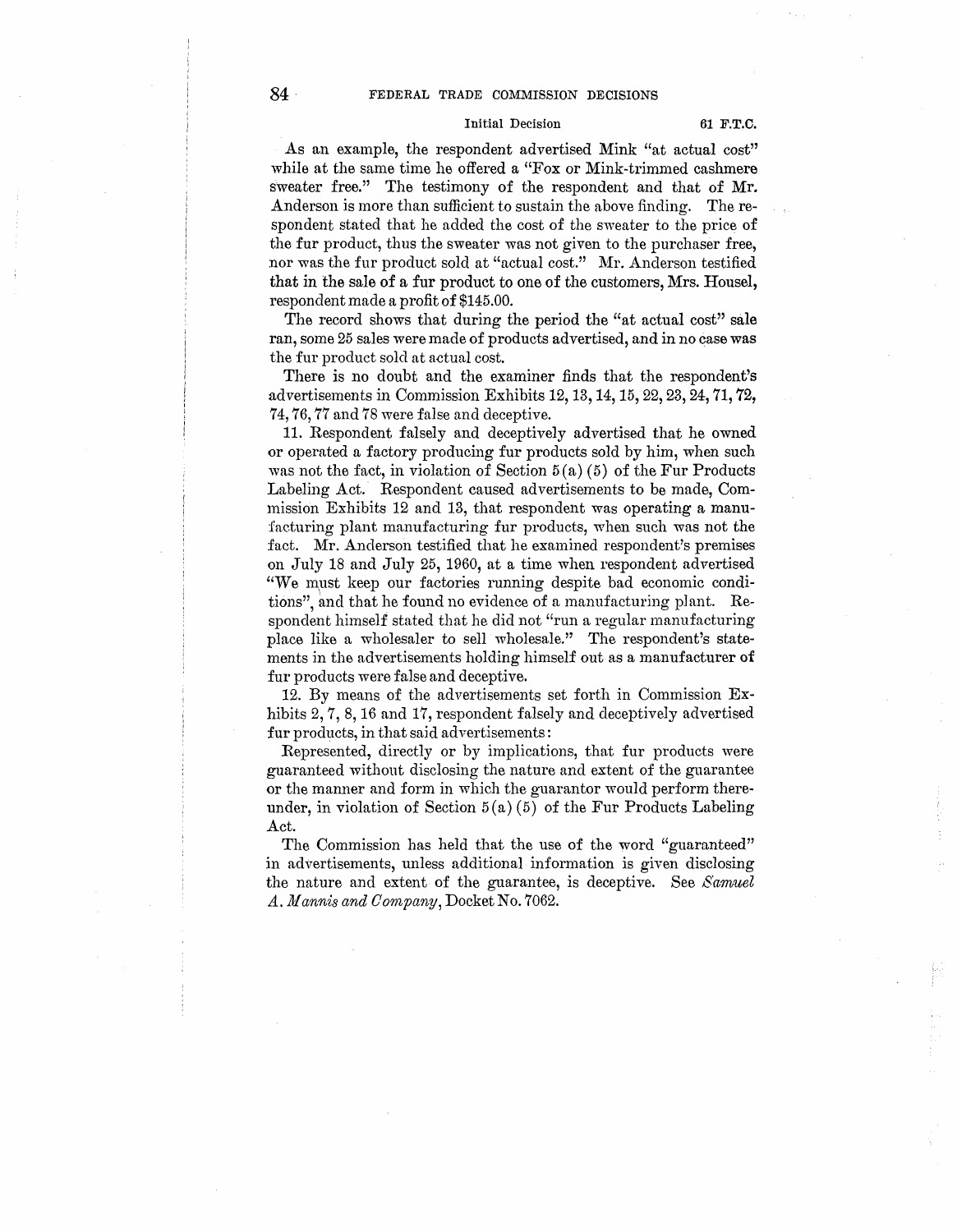# **74** Initial Decision

13. Certain of said fur products were falsely and deceptively advertised in that labels containing fictitious prices were affixed to such fur labels. Among such faliely and deceptively advertised fur products, but not limited thereto, were fur products with labels which:

(A) Contained a purported "sale price", thereby falsely and deceptively representing directly or by implication that the prices of such fur products were reduced from the prices at which respondent regularly and usually sold such fur products in the recent regular course of business in violation of Section  $5(a)(5)$  of the Fur Products Labeling Act and Rule 44 of the Rules and Regulations thereunder.

(B) Contained a sale price which was, in fact, fictitious in that such price was in excess of the price at which such fur products were actually sold, in violation of Section  $5(a)(5)$  of the Fur Products Labeling Act.

The facts in the case at hand clearly reveal that the respondent's products were advertised in the Los Angeles Times on July 29, 1959. They were further advertised by means of a representation or notice, namely, a bright red "special sale" ticket hung on the garments with the purported "sale price" thereon. This notice implied, by the use of the blank "regular price" box and the filled in "sale price" box, that the fur products had, in fact been reduced from a higher regular and usual price.

These tags were plainly hung on each garment so as to catch the eye of the prospective customers enticed into the store by the prior advertisements. (R. 96, 182)

These sales tags convey to the prospective purchaser the idea of a saving. A clear impression of this fact is set forth and this impression due to the falseness of the claims, is misleading. The labels advertise a false price to the public. Such practices are false and deceptive and the public must be protected against them.

14. In advertising fur products for sale, as found above, respondent made pricing claims and representations of the type covered by subsections  $(a)$ ,  $(b)$ ,  $(c)$  and  $(d)$  of Rule 44 of the Regulations under the Fur Products Labeling Act. Respondent, in making such claims and representations, failed to maintain full and adequate records disclosing the facts upon which such pricing claims and representations were based in violation of Rule  $44(e)$  of said Rules and Regulations.

Although the respondent contends that. he maintained records and that he made them available to Mr. Anderson, the record in this proceeding is clear that respondent failed to maintain books and records

 $728 - 122 - 65 - 7$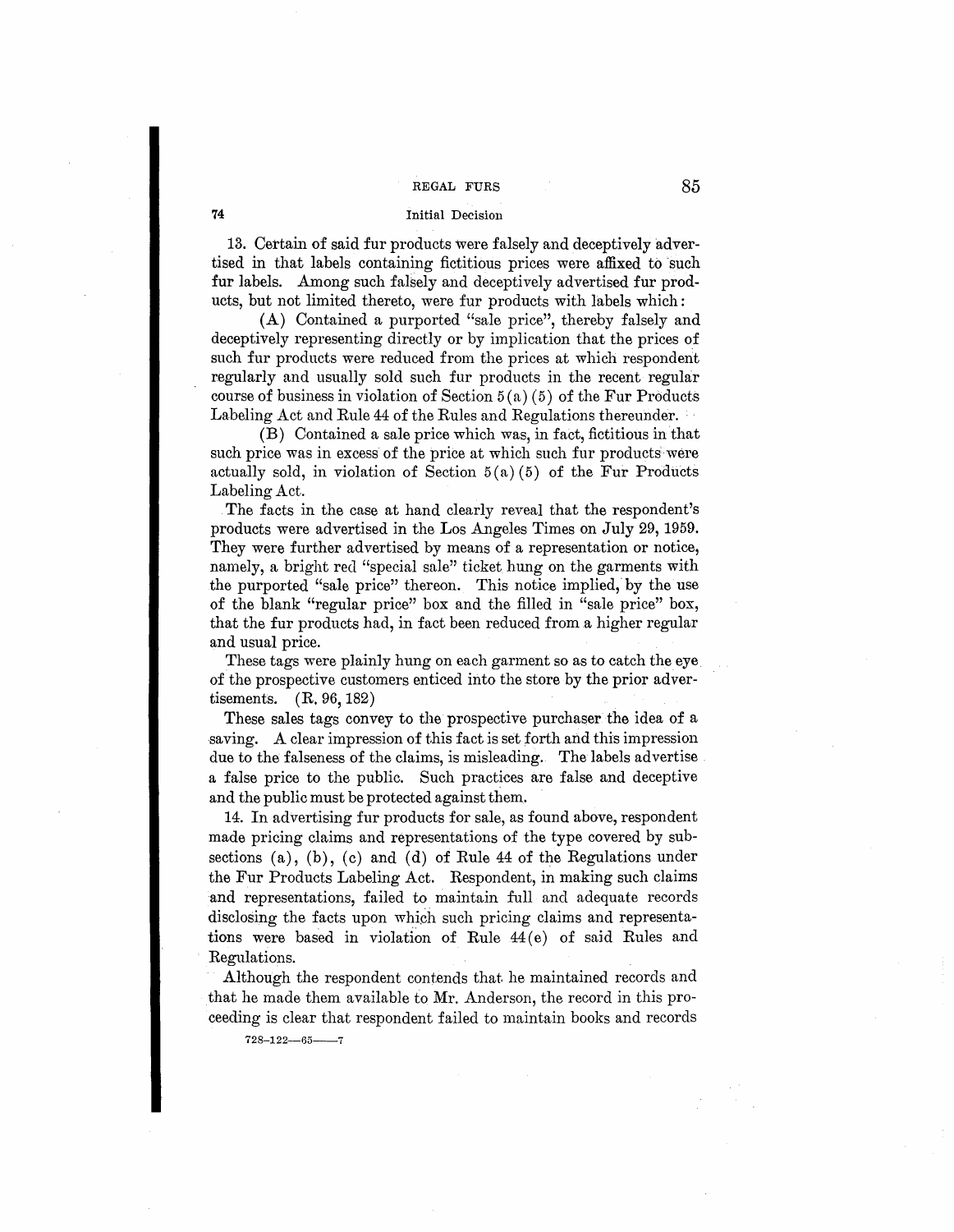# Initial Decision 61 **F.T.C.**

sufficient to meet the requirements of the Act and Regulations. No records were ever made available to Mr. Anderson whereby a complete check could be made of either respondent's operations or his pricing claims.

#### **CONCLUSIONS**

The acts and practices of the respondent hereinabove found are false, misleading and deceptive and are in violation of the Fur Products Labeling Act and the Rules and Regulations promulgated thereunder, and constitute unfair and deceptive acts and practices in commerce under the Federal Trade Commission Act.

This proceeding is in the public interest, and an order to cease and desist the above found unlawful practices should issue against respondent.

#### **ORDER**

It is *ordered*, That Edgar Gevirtz, an individual trading as Regal Furs, or under any other trade name, and respondent's representatives, agents and employees, directly or through any corporate or other device, in connection with the introduction into commerce, or the sale, advertising, or offering for sale in commerce, or the transportation or distribution in commerce of fur products, or in connection with the sale, advertising, offering for sale, transportation or distribution of fur products which are made in whole or in part of fur which has been shipped and received in commerce, as "commerce", "fur" and "fur product" are defined in the Fur Products Labeling Act, do forthwith cease and desist from :

1. Misbranding fur products by:

A. Falsely or deceptively labeling or otherwise identifying such products by any representation, directly or by implication:

(1) That the prices of such products are reduced from the prices at which respondent has usually or customarily sold such products, when such is not the case.

(2) That savings are available to purchasers of respondent's fur products, when such is not the case.

B. Falsely or deceptively labeling or otherwise identifying any such product, during any period such product is labeled as on sale, by any representation, directly or by implication, that any amount is the sale price of such products when such amount is in excess of the price at which the product is actually sold during such sale period.

C. Failing to affix labels to fur products showing in words and figures plainly legible all the information required to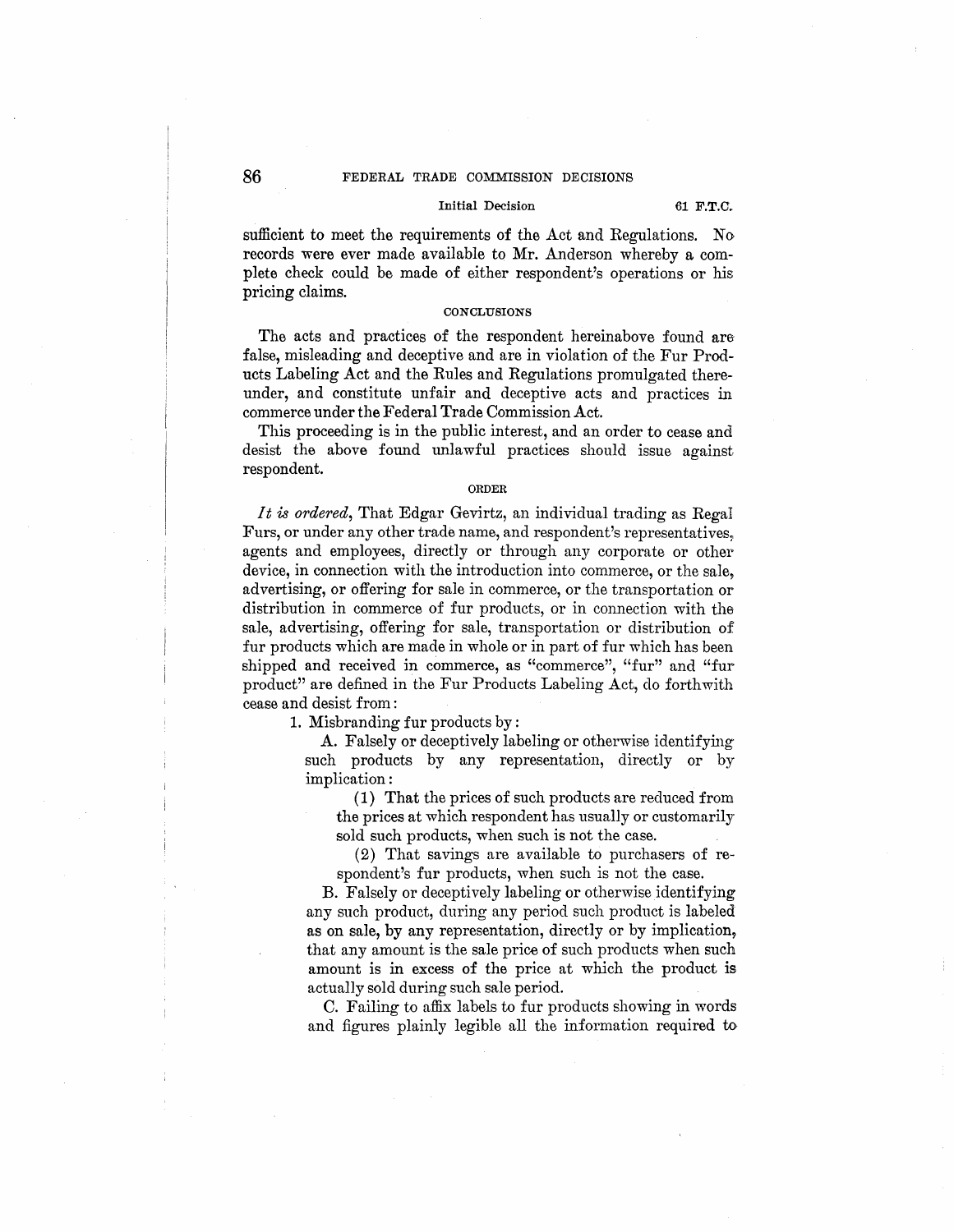#### Initial Decision

be disclosed by each of the subsections of Section 4(2) of the Fur Products Labeling Act.

D. Setting forth on labels affixed to fur products: Information required under Section  $4(2)$  of the Fur Products Labeling Act and the Rules and Regulations promulgated thereunder in handwriting.

E. Failing to set forth all the information required to be disclosed by Section 4(2) of the Fur Products Labeling Act and the Rules and Regulations promulgated thereunder on one side of labels.

2. Falsely or deceptively invoicing fur products by:

A. Failing to furnish invoices to purchasers of fur products showing all the information required to be disclosed by each of the subsections of Section  $5(b)(1)$  of the Fur Products Labeling Act.

B. Setting forth on invoices pertaining to fur products the name or names of any animal or animals other than the name or names of the animal producing the fur product as specified in the Fur Products Name Guide and as prescribed under the Rules and Regulations.

C. Setting forth information required under Section 5 (b) (1) of the Fur Products Labeling Act and the Rules and Regulations promulgated thereunder in abbreviated form.

D. Failing to set forth on invoices the item number or mark assigned to a fur product.

3. Falsely or deceptively advertising fur products through the use of any advertisement, representation, public announcement or notice which is intended to aid, promote, or assist, directly or indirectly, in the sale or offering for sale of fur products, and which:

A. Fails to set forth all the information required to be disclosed by each of the subsections of Section  $5(a)$  of the Fur Products Labeling Act.

B. Represents directly or by implication that prices of fur products are "at actual cost" or words of similar import when such is not the fact.

C. Represents in any manner, contrary to fact, directly or by implication, that prices of such products are reduced from the prices at which respondent has usually or customarily sold such products in the recent regular course of business.

D. Represents in any manner, during any period any such product is on sale, that any amount is the sale price of such product when such amount is in excess of the price at which the product is actually sold during such sale period.

**74**